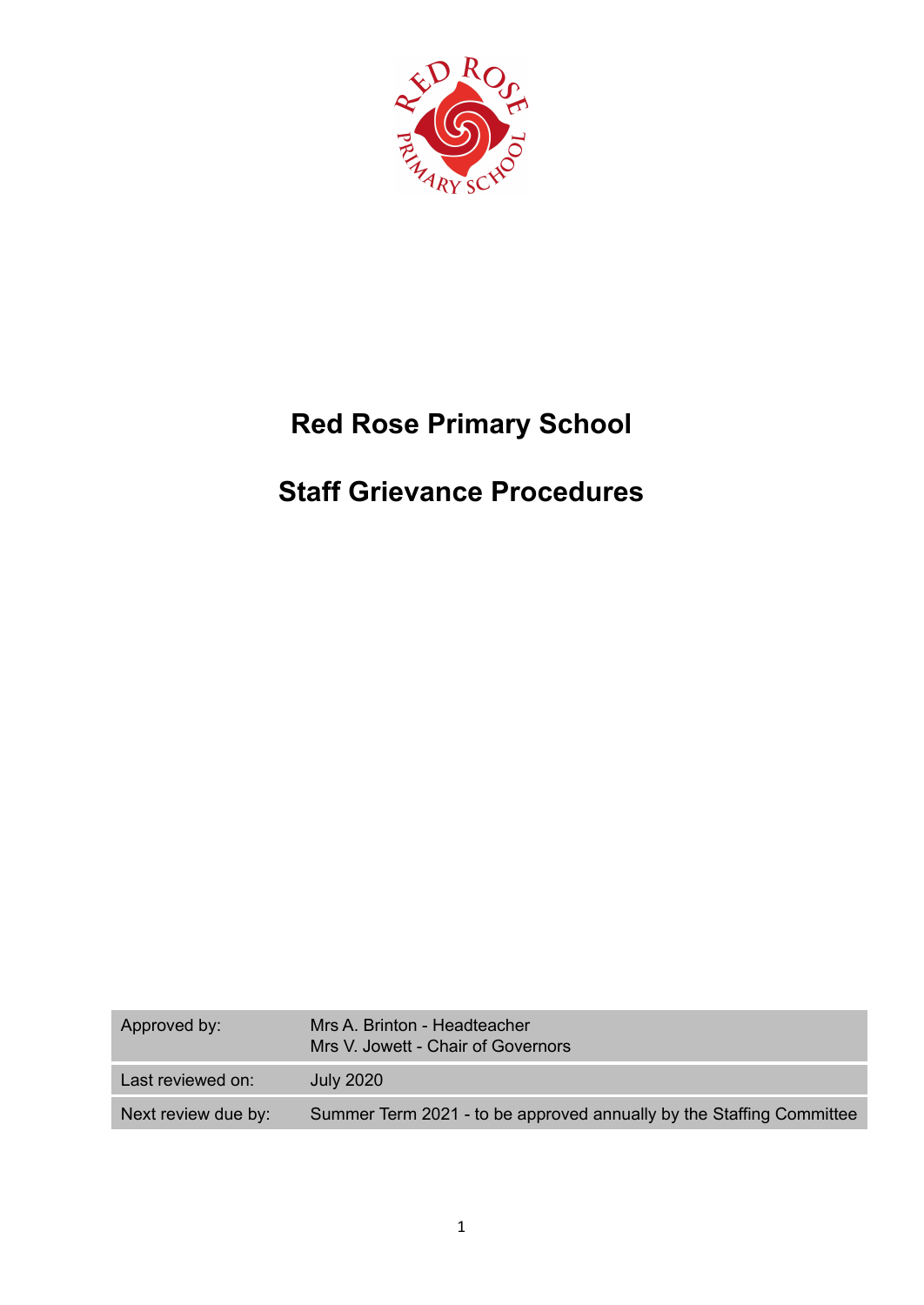

# **1. Introduction**

## 1.1 What is the policy about?

The school is committed to creating and sustaining a working environment that is fair to all and free from unlawful discrimination, harassment, victimisation and bullying. Everyone is responsible for their own behaviour and should treat colleagues with dignity, respect and courtesy and ensure that they are valued for their skills and abilities.

The Grievance Policy is designed to ensure that concerns, problems and complaints arising in the course of employment can be raised and resolved quickly and in a fair and reasonable manner.

The Grievance Procedure exists to provide a mechanism for employees to raise concerns that are not covered by other procedures.

#### 1.2 Who does the policy apply to?

This policy covers all employees at the schools.

#### 1.3 Responsibilities

All employees have a responsibility to ensure that they comply with this policy and to be aware of their own behaviour and the effect it may have on other people and to treat everyone with respect and dignity.

The Headteacher is responsible for ensuring that this policy and procedure is fairly and consistently implemented. They must ensure that they deal with grievances, whether verbal or written, equitably, without discrimination, and as quickly as possible. The Headteacher is also responsible for communicating the policy to staff in order to increase awareness and understanding of the policy and procedure.

The Chair of Governors is responsible for dealing with any complaint from an employee regarding the Headteacher. The Chair of Governors should contact the HR Advice and Support Team to discuss other available options in relation to the whole grievance process up to and including the appeal.

#### 1.4 Legislation

This policy is compliant with current legislation and the ACAS Code of Practice.

The Equality Act 2010 harmonises and replaces previous equality legislation and extends protection for all protected characteristics to ensure consistency. Under this legislation, protected characteristics are:

- age
- disability
- race
- sex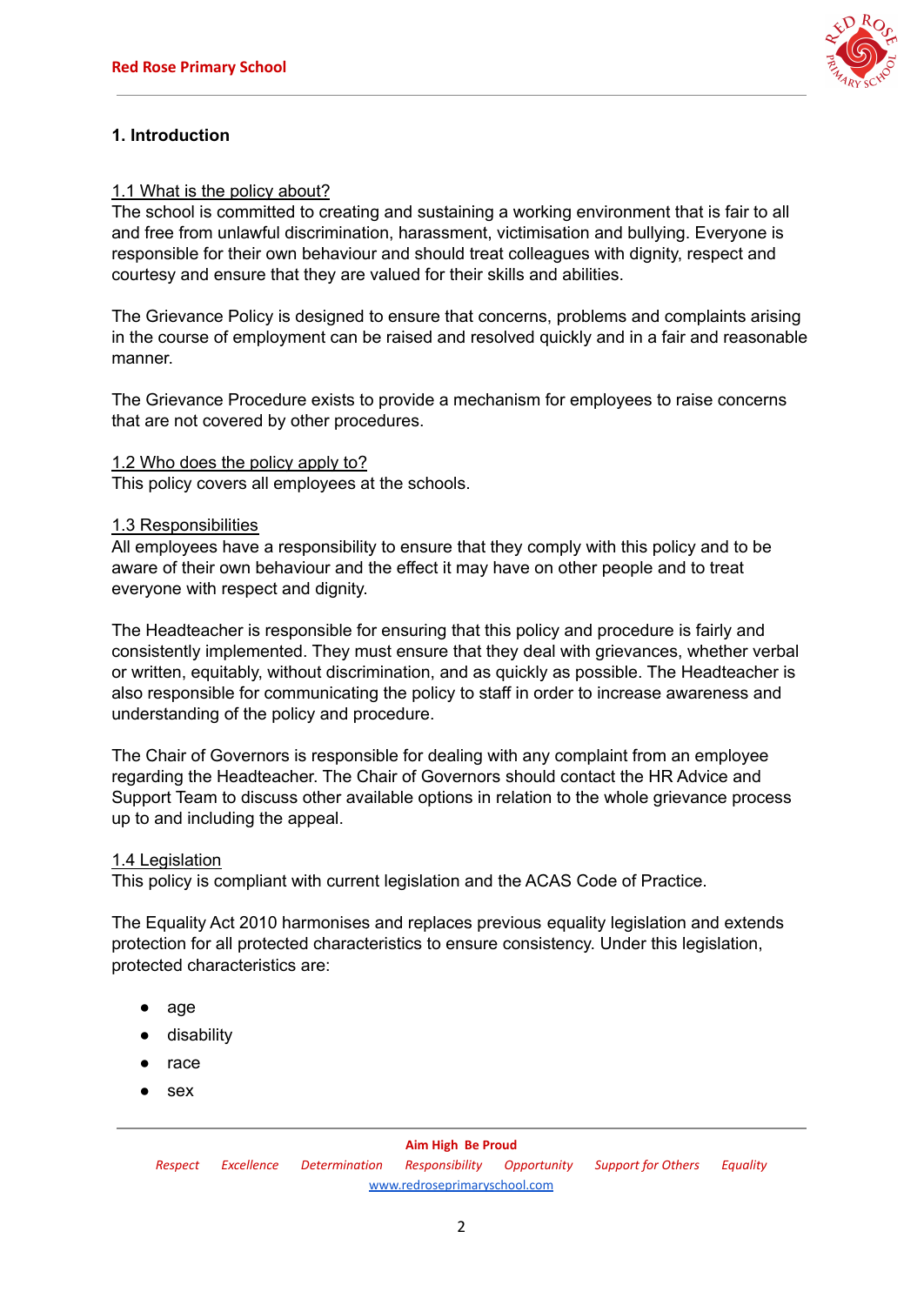

- religion or belief
- gender reassignment
- sexual orientation
- pregnancy and maternity
- marriage or civil partnership.

The Equality Act makes the council potentially liable for harassment of employees by people who are not employees, for example, customers, clients, agency workers or external consultants.

# 1.5 Other procedures

There are a number of issues that cannot be raised through the Grievance Policy. Any issues concerning the areas listed below can be raised through separate procedures:

- recruitment and selection complaints
- restructure/redundancy consultation
- job evaluation
- pay, grading or allowance issues
- disciplinary issues.

If it is unclear which procedure the employee wishes to pursue, the Headteacher should seek advice from the Human Resources, Advice and Support Team.

Where an employee does not have a grievance but does wish to raise a concern about the school, it may be appropriate to raise it under the Schools Confidential Reporting Code.

# **2. What is a grievance?**

A grievance is a concern, problem or complaint raised by an employee with their employer regarding their work, working conditions or relationships with colleagues. It is important to remember that in all instances, it is not what may have been intended by the perpetrator that is important in deciding whether unacceptable behaviour has occurred; it is whether the actions and comments can objectively be viewed as demeaning and unacceptable to the person making the complaint.

Employees should be aware that they cannot raise a grievance that is the same or similar to a grievance that has been investigated within the previous 12 months unless any action to redress the grievance has not been implemented.

Where an employee has not completed a Formal Grievance Form, the Headteacher / Chair of Governors must seek clarification from the employee as to whether any such notification is a grievance so that the grievance process can then be applied. If the employee indicates that a grievance is not being formally raised, then a note should be prepared by the Headteacher / Chair of Governors and shown to the employee to verify that outcome.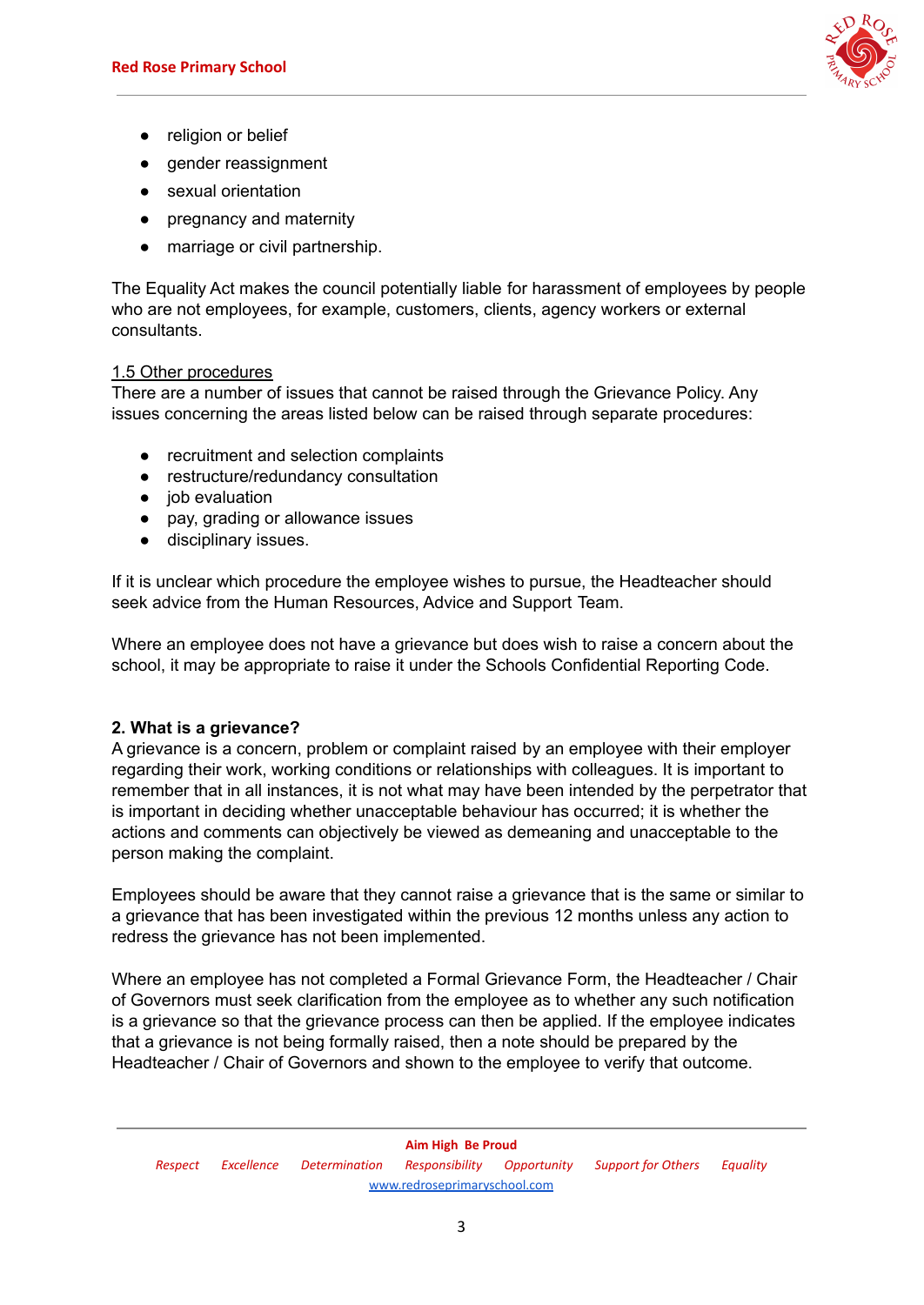

It is impossible to provide a comprehensive list of all the issues that might give rise to a grievance but some of the more common types are listed below:

#### 2.1 General work issues

For example, issues regarding terms and conditions of employment, health and safety, working practices or working relationships.

#### 2.2 Bullying

This is behaviour that is offensive, intimidating, malicious, insulting and the misuse of power. It is behaviour that has created working conditions or an environment that is hostile, degrading and/or humiliating and that a reasonable person could justifiably complain about.

#### 2.3 Harassment

This is unwanted behaviour which has the purpose or effect of violating an individual's dignity or creating an intimidating, hostile, degrading, humiliating or offensive environment for that individual. Employees can complain of behaviour they find offensive, even if it is not directed at them.

Harassment differs from bullying in that it specifically refers to unwanted behaviour in relation to a protected characteristic (see Section 1.4 for details of protected characteristics).

#### *2.3.1 Victimisation*

This occurs where a person is treated less favourably than another because they have brought proceedings, given evidence or information, rejected advances or complained about the behaviour of someone who has been harassing, discriminating against or in some other way intimidating them.

## **3. Resolving a grievance**

It is in the best interests of everyone to ensure that grievances are dealt with quickly, equitably and resolved informally wherever possible. In the first instance, employees are asked to try to discuss the issue with their Headteacher / Chair of Governors or the person concerned to try to reach an early resolution.

## 3.1 Informal process

Where an employee has concerns about the behaviour of an individual, they should tell them that their behaviour is causing concern or offence, explain the effect that it is having on them and that it must stop. The employee may not be aware that their actions cause offence to others and once it is highlighted this may resolve the situation.

If an employee feels unable to discuss the matter with the person causing offence, they may wish to speak to their Headteacher / Chair of Governors, or ask a work colleague or trade union representative to raise the matter on their behalf.

If the matter is not resolved informally, or if there are specific circumstances that make the informal route inappropriate, the formal grievance procedure should be followed.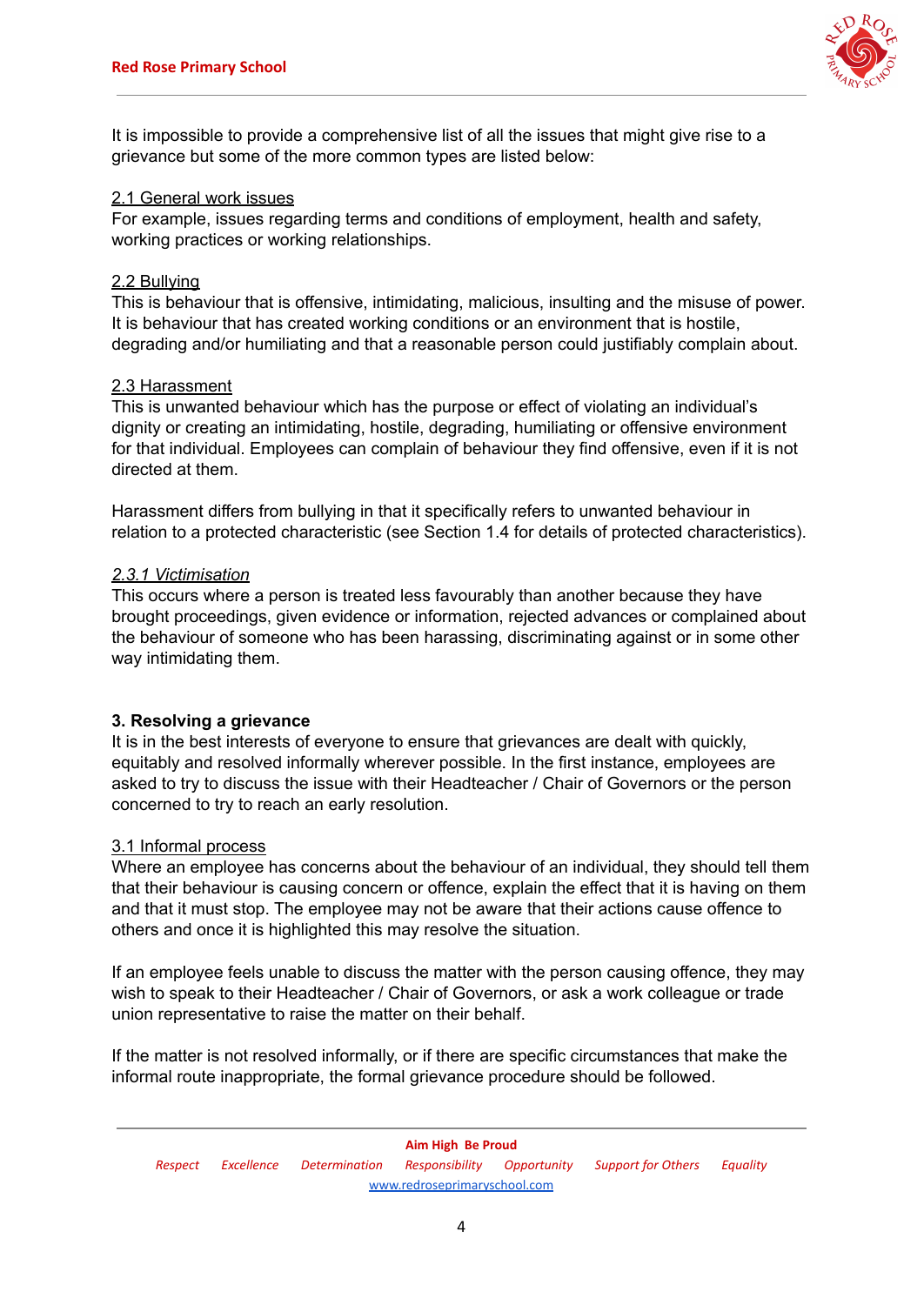

# 3.2 Mediation

In some cases, mediation can help resolve problems, especially those involving working relationships, and can be a positive and supportive way of resolving a grievance.

Where a Headteacher / Chair of Governors has been unable to resolve the issue through discussion with the employee(s), formal mediation carried out by a trained and independent mediator, may be considered. Participation in mediation must be by mutual agreement and in consultation with the Human Resources Advice and Support Team, who will be able to provide details of mediation services. The school should be aware that there will be a cost associated with this.

Where mediation is successful and an outcome is achieved, it will be binding upon both parties and will close the grievance procedure regarding the issue.

## 3.3 Formal process

Where it has not been possible to resolve a grievance informally, the employee can choose to raise a formal grievance. The employee must set out their concerns using the Formal Grievance Form (see supporting document A), providing as much information as possible to enable the grievance to be dealt with effectively.

The form should be submitted to the Headteacher, where the grievance concerns a colleague. If the grievance concerns the Headteacher, it should be submitted to the Chair of Governors.

The employee should retain a copy of the completed form for reference purposes and forward a copy of the form and any other relevant information to the Human Resources Advice and Support Team on schoolshradviceandsupportteam@durham.gov.uk.

If an employee submits a formal grievance without attempting to resolve the situation informally, and where there are no specific circumstances that make the informal route inappropriate, the Headteacher should encourage the employee to participate in the informal process in the first instance.

## **4. Grievance investigation**

Where it is felt that the informal process has been exhausted, a thorough investigation of the allegations and/or issues should be carried out. Any investigation must look impartially at the issues raised in the grievance and reach any conclusion based on the facts and evidence.

## 4.1 Investigating Officer

In most circumstances, where a grievance is raised against a colleague, the Headteacher will be the Investigating Officer.

Where a grievance is raised about the Headteacher, the Chair of Governors will be responsible for investigating the concerns. The Chair of Governors may invite an Investigating Officer to look into the grievance on their behalf. In this situation, after thoroughly investigating the grievance, the Investigating Officer will report their findings back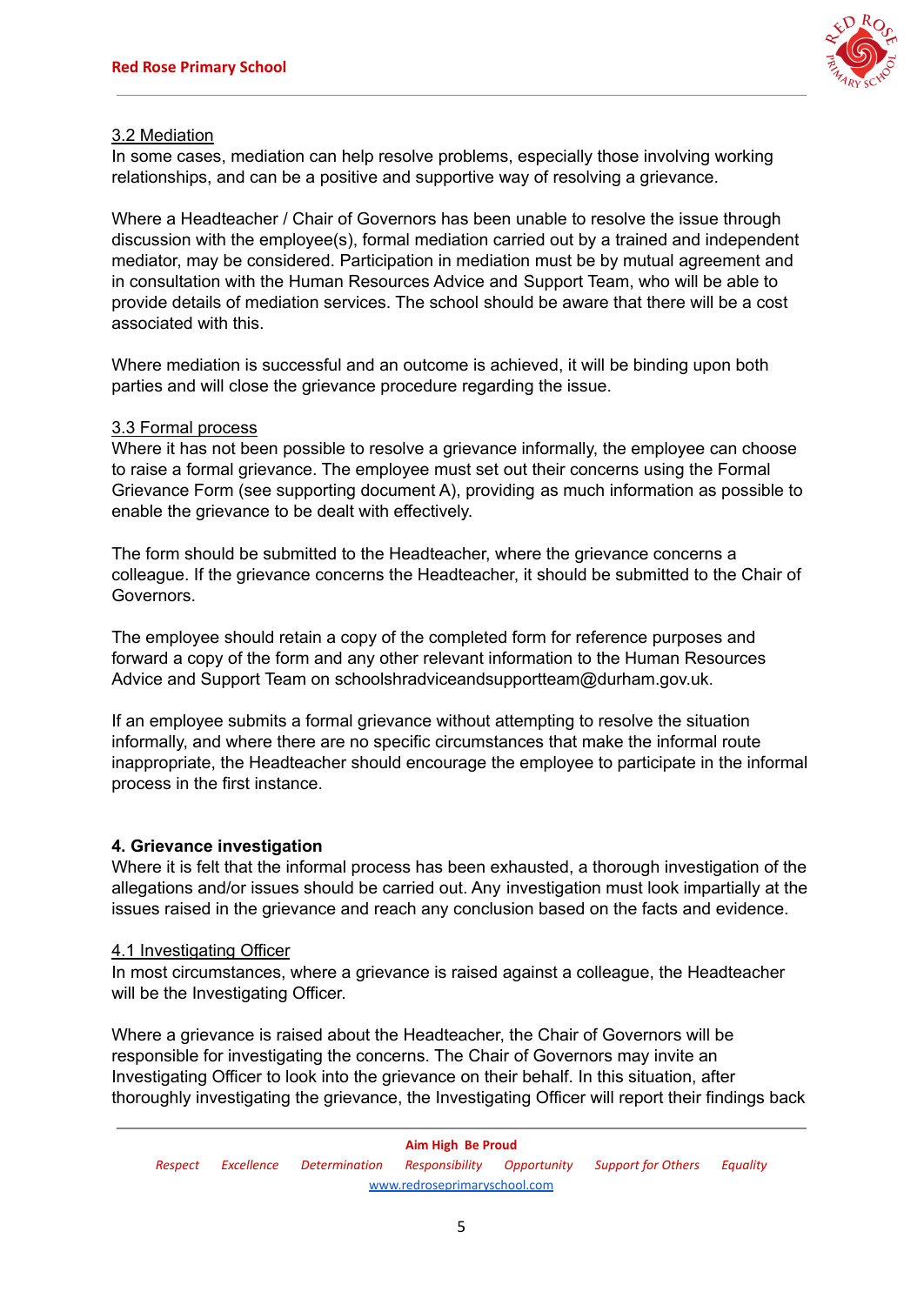

to the Chair of Governors who will consider the recommendations and make a decision as to the appropriate outcome.

## 4.2 Timescales

It is important for the investigation to be concluded as soon as reasonably practicable. The Investigating Officer should endeavour to investigate the grievance and provide the outcome to the employee who raised the grievance within 30 school days of the Formal Grievance Form being received, or where an Investigating Officer needs to be appointed, within 30 school days from the date of that appointment. All parties should be aware that an extension to this timescale may need to be agreed, depending on the complexity of the case.

## **5. Grievance meetings**

## 5.1 Employee raising the grievance

The Investigating Officer will arrange a meeting with the employee raising the grievance to discuss the issues in more detail within 10 school days of the Formal Grievance Form being received, or where an Investigating Officer is appointed, within 10 school days of that appointment.

The employee is entitled to be accompanied at the meeting by a trade union representative or a work colleague. The individual accompanying the employee must not be someone whose presence would prejudice the meeting or who has a conflict of interest. An employee may ask an official from any trade union to accompany them, regardless of whether or not they are a member or the union is recognised. A trade union representative who is not an employed official must have been reasonably certified by their union as being competent to accompany the employee.

If the person accompanying the employee cannot attend on the date suggested, the Investigating Officer should suggest another date, not more than 5 school days after the original date. This time limit may be extended by mutual agreement.

The purpose of the meeting is to:

- clarify the nature of the grievance
- determine if mediation is an option
- identify what further information is needed
- discuss the employee's proposals for resolving the issues
- establish if a longer timescale will be necessary.

At the end of the meeting, the Investigating Officer should give the employee an indication of when they might reasonably expect a response to the grievance. If the Investigating Officer feels that a response cannot be provided within 30 school days, bearing in mind any additional investigations they feel may be necessary, an extension to the timescales should be agreed at this time.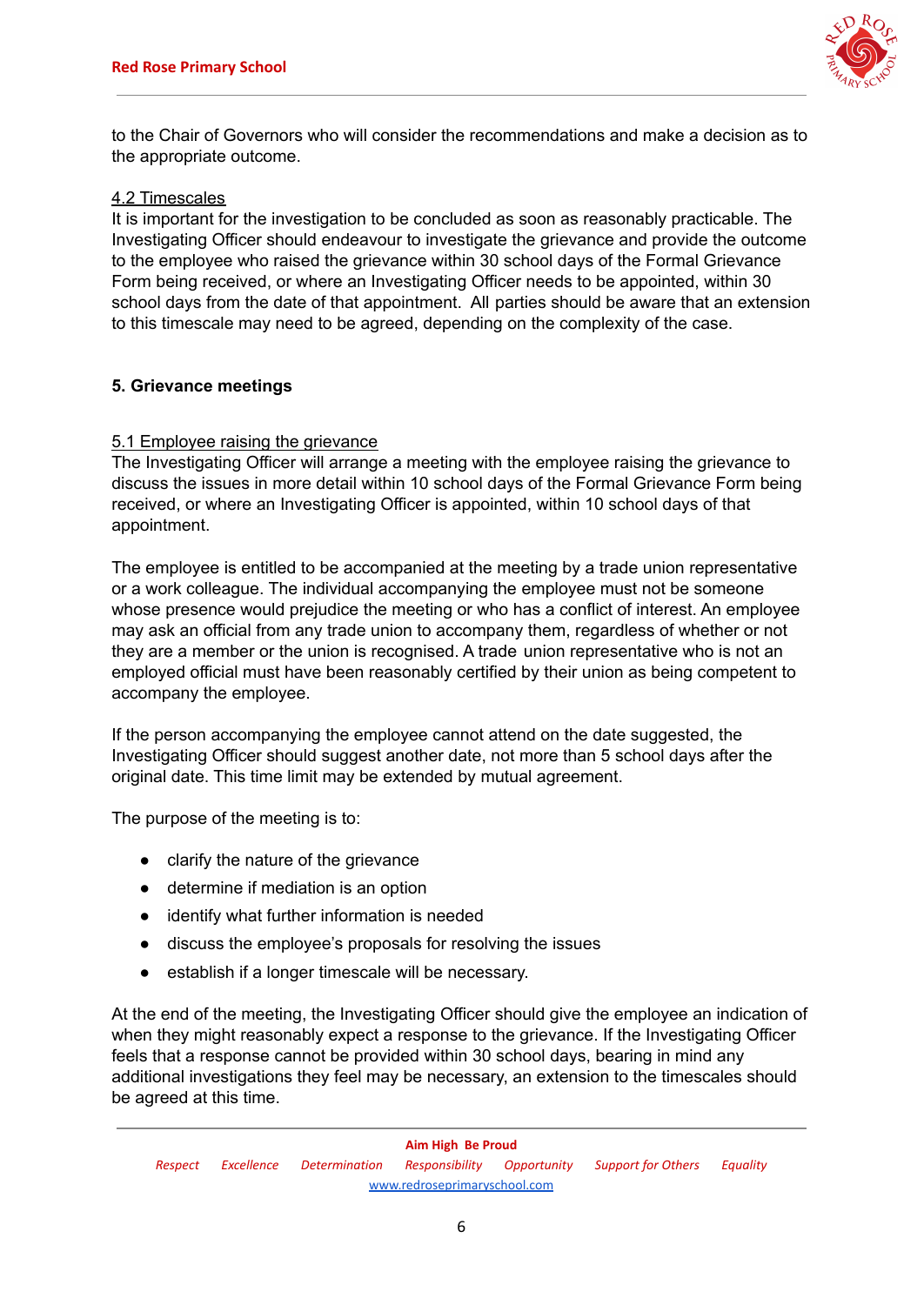

Where unavoidable delays occur, e.g. due to annual leave or sickness, the Investigating Officer should contact the employee, in writing, to agree revised timescales and to provide an update on the progress of the investigation.

## 5.2 Employee who is the subject of grievance

Where a grievance is raised against another employee, it is important to approach the situation sensitively and carefully. The Investigating Officer should generally start by talking privately to the employee to alert them to the fact that a concern has been raised by a fellow employee. Following this, the employee will be invited to a meeting to discuss the issue(s) in more detail as part of the investigation process. The employee is entitled to be accompanied at the meeting by a work colleague or trade union representative.

During the grievance investigation meeting, the Investigating Officer will explain the allegation(s) that have been made against the employee and will provide them with an opportunity to put forward their understanding of the situation.

## 5.3 Witnesses

In some circumstances, the Investigating Officer will be required to interview witnesses. Every effort should be made to avoid disclosing any confidential information unnecessarily by the Investigating Officer; however the confidentiality of any witness cannot be guaranteed.

Where the Investigating Officer feels it is necessary to meet witnesses, they should also write to invite them to a meeting and Supporting Document D can be amended for this purpose. The Investigating Officer must think carefully about who to interview as a witness, bearing in mind the need to show a balanced investigation. Where particular witnesses are chosen from a group, the Investigating Officer must ensure that they have applied a clear and robust method of identifying which individuals to meet with.

The witness is entitled to be accompanied at the meeting by a trade union representative or a work colleague. The individual accompanying the employee must not be someone whose presence would prejudice the meeting or who has a conflict of interest. An employee may ask an official from any trade union to accompany them, regardless of whether or not they are a member or the union is recognised. A trade union representative who is not an employed official must have been reasonably certified by their union as being competent to accompany the employee.

The Investigating Officer must make a note of why each person was interviewed and what their relationship is to the investigation. The Investigating Officer should also record any decision not to interview a witness, together with the reason why the witness was not interviewed.

Where witnesses are involved in the investigation, the Investigating Officer must ensure that they explain the need to complete the investigation confidentially and that they must not discuss the details with colleagues. The meaning of 'confidential' should be explained clearly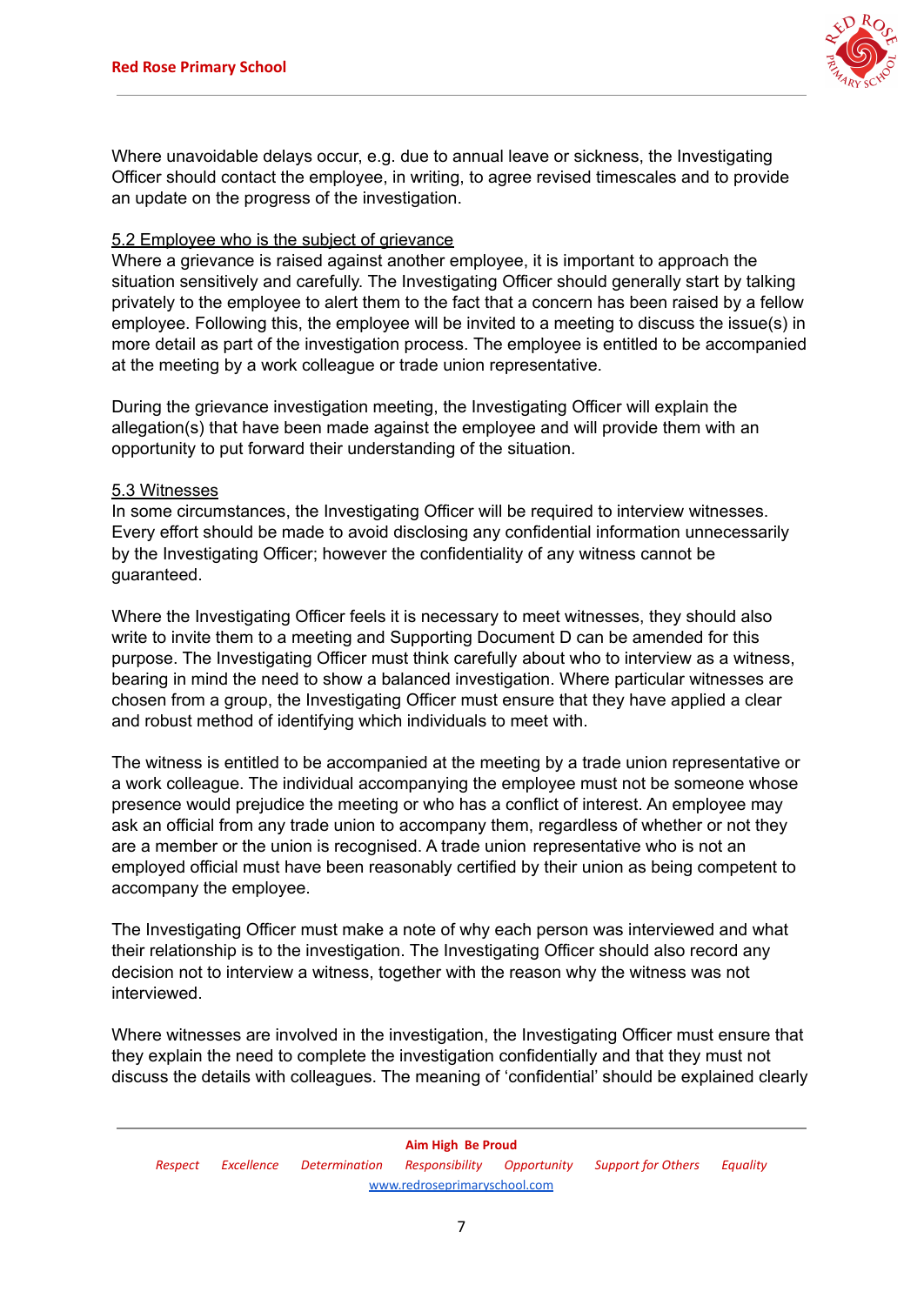

to those interviewed; in this context it means that whilst the interview is held in a confidential setting, the subsequent statement may be read as part of the formal procedures.

#### 5.4 Final grievance meeting

To conclude the investigation, the Investigating Officer will arrange a final meeting with the employee who raised the grievance. The purpose of this meeting is to enable the Investigating Officer to:

- outline the key points of the investigation i.e. who has been interviewed
- clarify that all areas of the grievance agreed in the initial meeting have been covered
- allow the employee the opportunity to highlight any areas they feel have not been sufficiently investigated
- allow the employee the opportunity to respond to any key issues that have come up during the investigation that were not covered at the initial meeting.

#### 5.5 Notes of meetings

Detailed notes should be taken during investigation meetings in case the Investigating Officer's recall is called into question at a later date. It may be appropriate for the Investigating Officer to arrange for a note taker to be present at the meeting. Following an investigation meeting, notes should be typed up within 5 school days and sent to the individual to check and sign. The notes should record the facts as stated during the interview, written, where possible, in the language used by the individual and following the train of events as experienced by them. If there is any ambiguity or gap in the account, the individual should be asked to clarify the information. It is important that the Investigating Officer does not put their own interpretation on the notes.

In signing and returning the notes, the individual is confirming that they believe it to be a complete and accurate version of the interview. It may be that the individual would like modifications to be made to the notes before signing it and these should be agreed with the Investigating Officer. If agreement cannot be reached on the content of the notes, copies of both notes should be included in the report.

It is often useful to ask an independent person to accompany the Investigating Officer to take notes and act as a witness to what was said. The Investigating Officer needs to give careful consideration to who they ask to attend the meeting and make it clear to the individual that they must not discuss the case with colleagues.

Where a witness refuses to sign the notes or wishes to withdraw altogether, the Investigating Officer should discuss the situation with the individual and establish the reason for the refusal. If the situation remains unresolved, the Investigating Officer may decide to still include the notes, making it clear that it is unsigned and therefore not validated by the individual.

#### 5.6 Responding to the grievance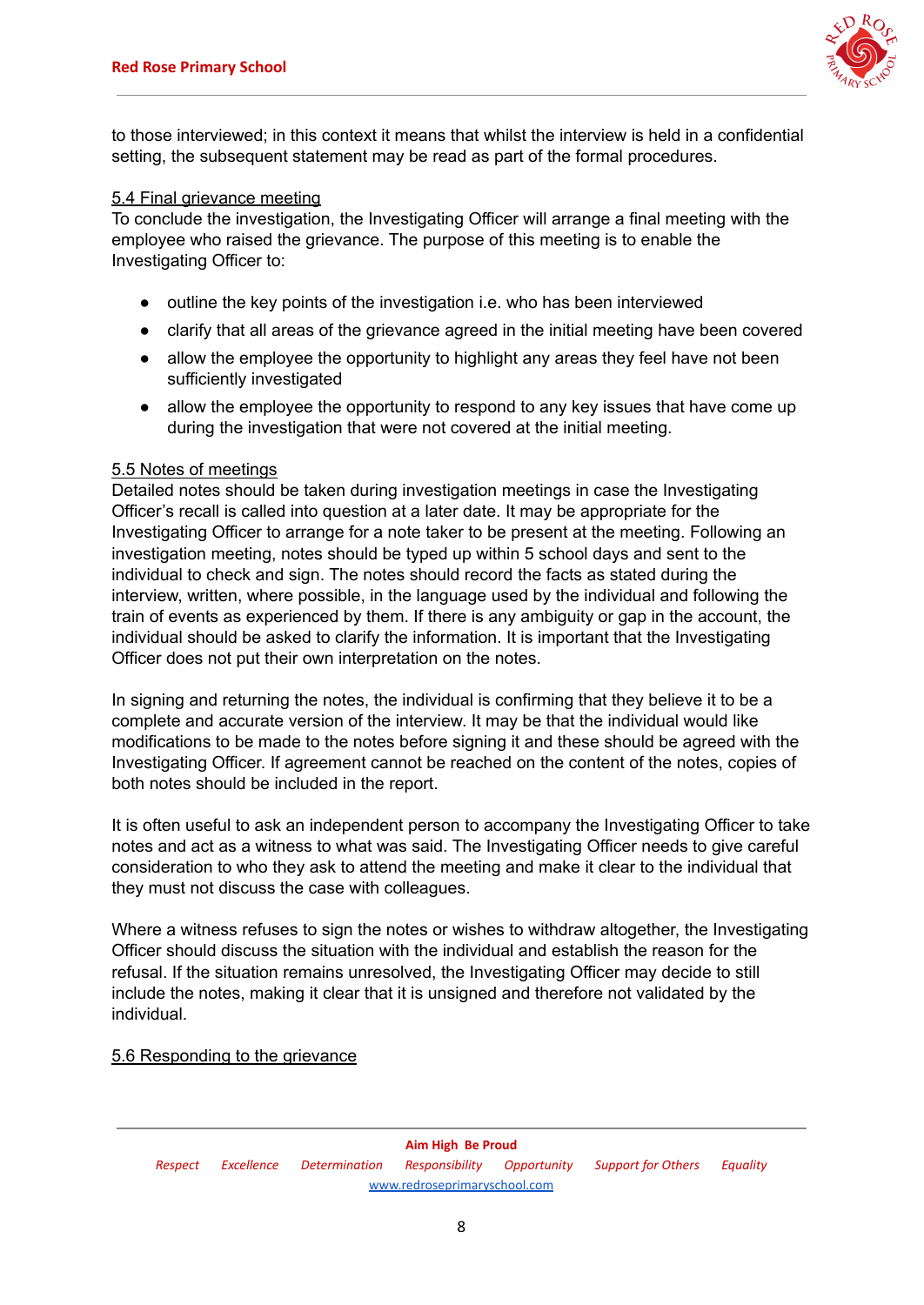

Once the Investigating Officer feels they have all the necessary facts and evidence to enable them to make a decision, they will compile a report summarising their findings and recommendations.

This report must be sent to the HR Advice and Support team for checking.

This information will be used by the Headteacher / Chair of Governors to determine whether or not the grievance should be upheld. If the grievance is upheld, the Headteacher / Chair of Governors will also be responsible for determining what actions, if any, need to be taken.

## **6. Outcomes**

The list below is not exhaustive, but gives some examples of the possible outcomes of a grievance investigation.

#### 6.1 Grievance not upheld

Where the Headteacher / Chair of Governors has not found sufficient evidence to support any of the allegations made, the grievance will not be upheld and there will be no further action taken.

#### 6.2 Grievance upheld (either in whole or in part)

Where the Headteacher / Chair of Governors has found sufficient evidence to support all or some of the allegations made, there are a number of outcomes to consider in relation to each allegation:

- **● no further action**
- **formal mediation**: mediation may be suggested as an outcome as a way to resolve the grievance. This may have been entered into or suggested earlier in the process; however, in light of the findings of the investigation the Headteacher / Chair of Governors may feel that it would help resolve the situation. See Section 3.2 for more detail regarding mediation.
- **action plan:** the Headteacher / Chair of Governors may recommend the production of an action plan aimed to address the behaviour which has caused the problem. The action plan may include objectives, target setting and training.
- **alternative working arrangements:** the Headteacher / Chair of Governors should consider whether contact between the parties is likely to occur during the course of their job and the impact on the individuals and service delivery. Reasonable operational requirements may need to be considered if this is the case for example employees moving desks, change of line management or change of location where operationally feasible.
- **disciplinary action:** where it is clear that a conduct issue exists and there is a case to answer, disciplinary action will be considered. Further information can be found in the School's Disciplinary Policy.

6.3 Communicating the outcome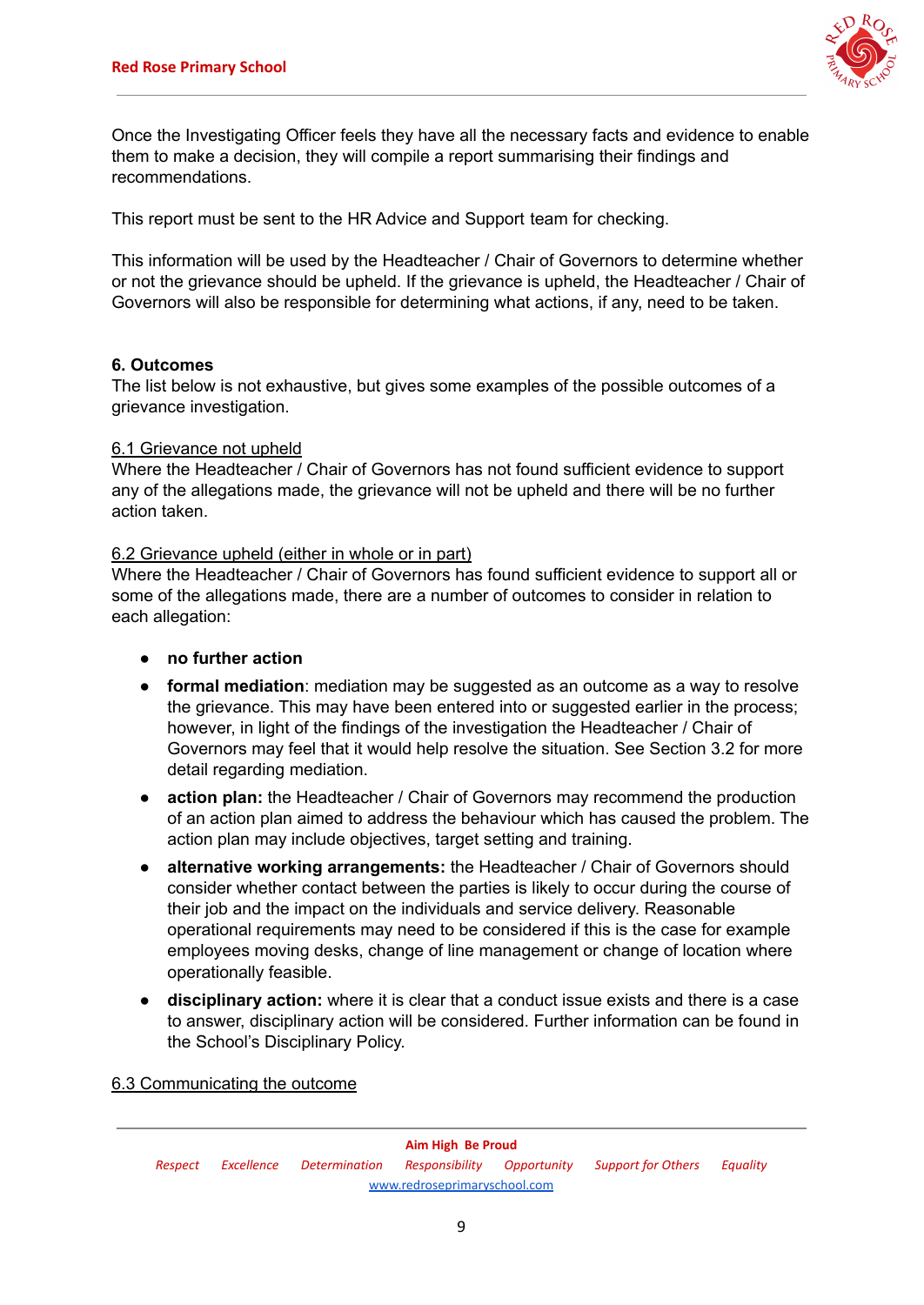

The Headteacher / Chair of Governors may feel that it is appropriate to arrange a meeting with the employee who raised the grievance to talk through the findings and explain how they reached their decision.

The Headteacher / Chair of Governors will provide a written response to the employee, summarising the outcome of the grievance investigation using the template 'Outcome Letter – Employee raising a grievance' available as Supporting Document F. The employee should also receive a copy of the investigation report.

If the grievance was raised against another employee, the Headteacher / Chair of Governors should prepare a letter for them, summarising the outcome of the investigation using the template 'Outcome Letter – Employee grievance against' available as Supporting Document G. The full report will not be sent to the employee who the grievance was raised against.

If the grievance was upheld and further action is required e.g. implementation of an action plan or disciplinary action, the Headteacher / Chair of Governors must progress this in a timely manner.

# **7. Appeal**

If the employee is dissatisfied with the decision of the Headteacher / Chair of Governors, the employee has 10 school days from receipt of this decision to submit an appeal. The employee should appeal, in writing, setting out the grounds of appeal and send it to the Clerk of the Governing Body, School and Governors Support Service, who will then facilitate the arrangement of a meeting of the School's Appeal Committee.

The Appeals Committee of the school constitutes the final forum for consideration of grievance issues.

# **8. Other types of grievance**

## 8.1 Collective grievances

The provisions within the Employment Act 2002 (Dispute Resolution) Regulations 2004 allow grievances to be dealt with collectively where more than one employee has the same grievance:

- the parties will be treated as having complied with the relevant grievance procedure if the grievance is raised in writing on behalf of at least two employees (including the complaining employee) by an 'appropriate representative'; and
- the 'appropriate representative' is defined as an official of an independent trade union recognised by the employer for the purpose of collective bargaining or an employee of that employer who was elected or appointed to represent employees and has authority to do so under an established procedure to resolve grievances.

#### 8.2 Post-employment grievances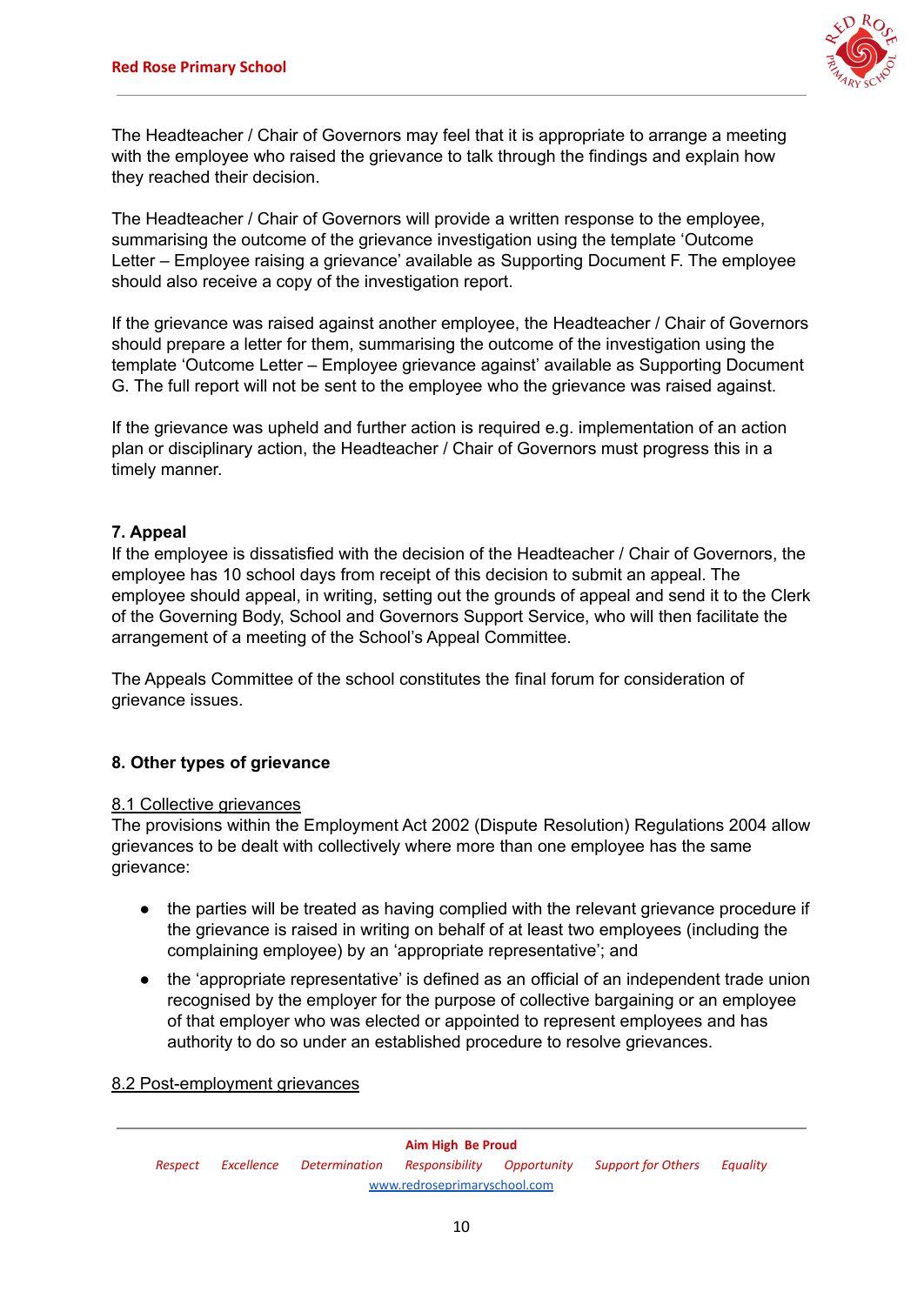

This procedure applies where an employee has ended their employment with the school and the school was not aware of the grievance before their employment ended, or were aware, but the formal procedure had not been started before the employment ended.

The former employee should put their grievance in writing within 3 months of the effective date of termination, to their former Headteacher, or where the grievance is against the former employee's Headteacher, the grievance should be put to the Chair of Governors.

The Headteacher / Chair of Governors must investigate the grievance, although there is no requirement to meet with the former employee, and should respond, in writing, within 10 working days of receiving the grievance. This is the end of this procedure for the school; there is no right of appeal.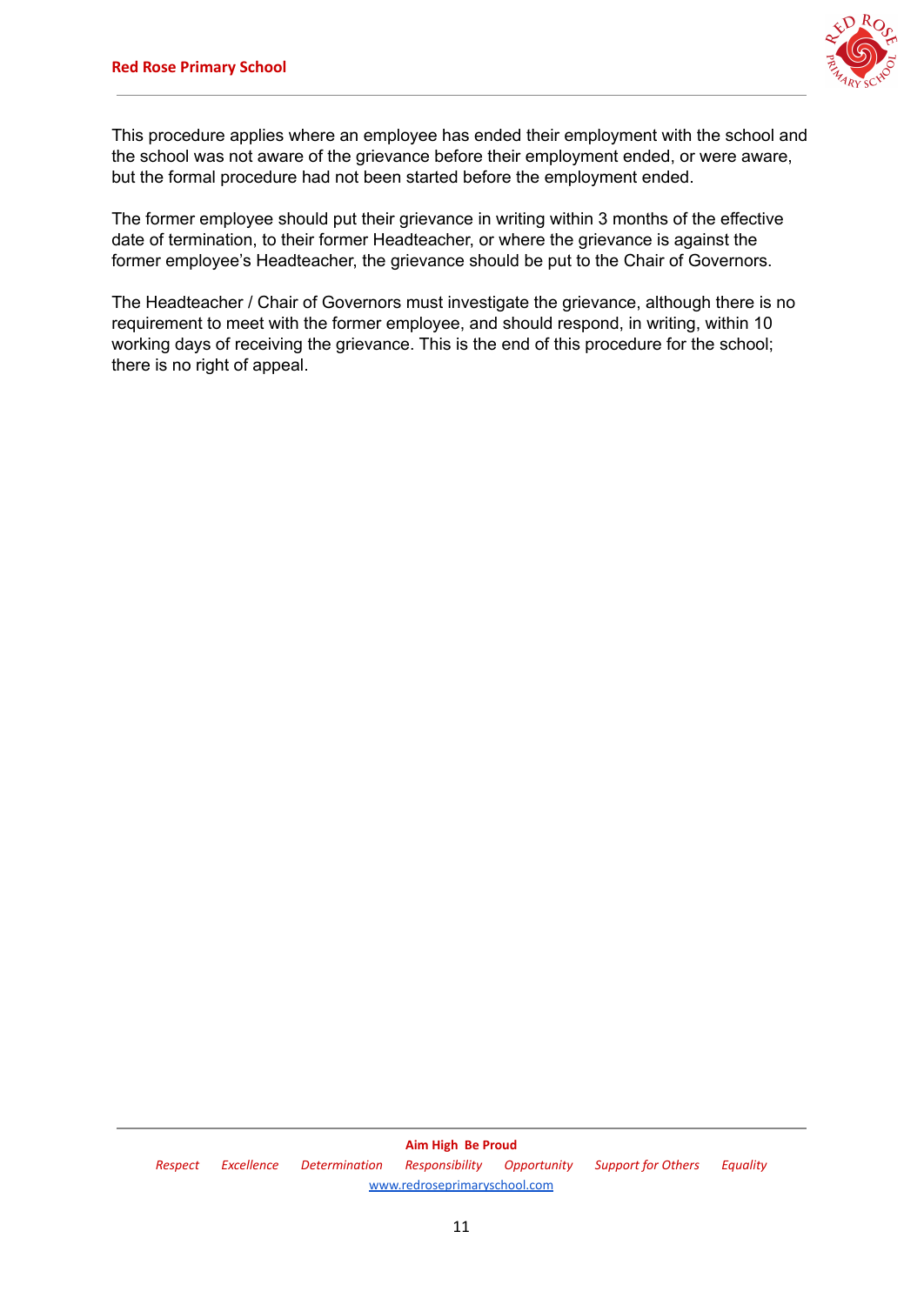

# **9. Flowchart**

# 9.1 Informal Grievance Process



**Aim High Be Proud** *Respect Excellence Determination Responsibility Opportunity Support for Others Equality* [www.redroseprimaryschool.com](http://www.redroseprimaryschool.com)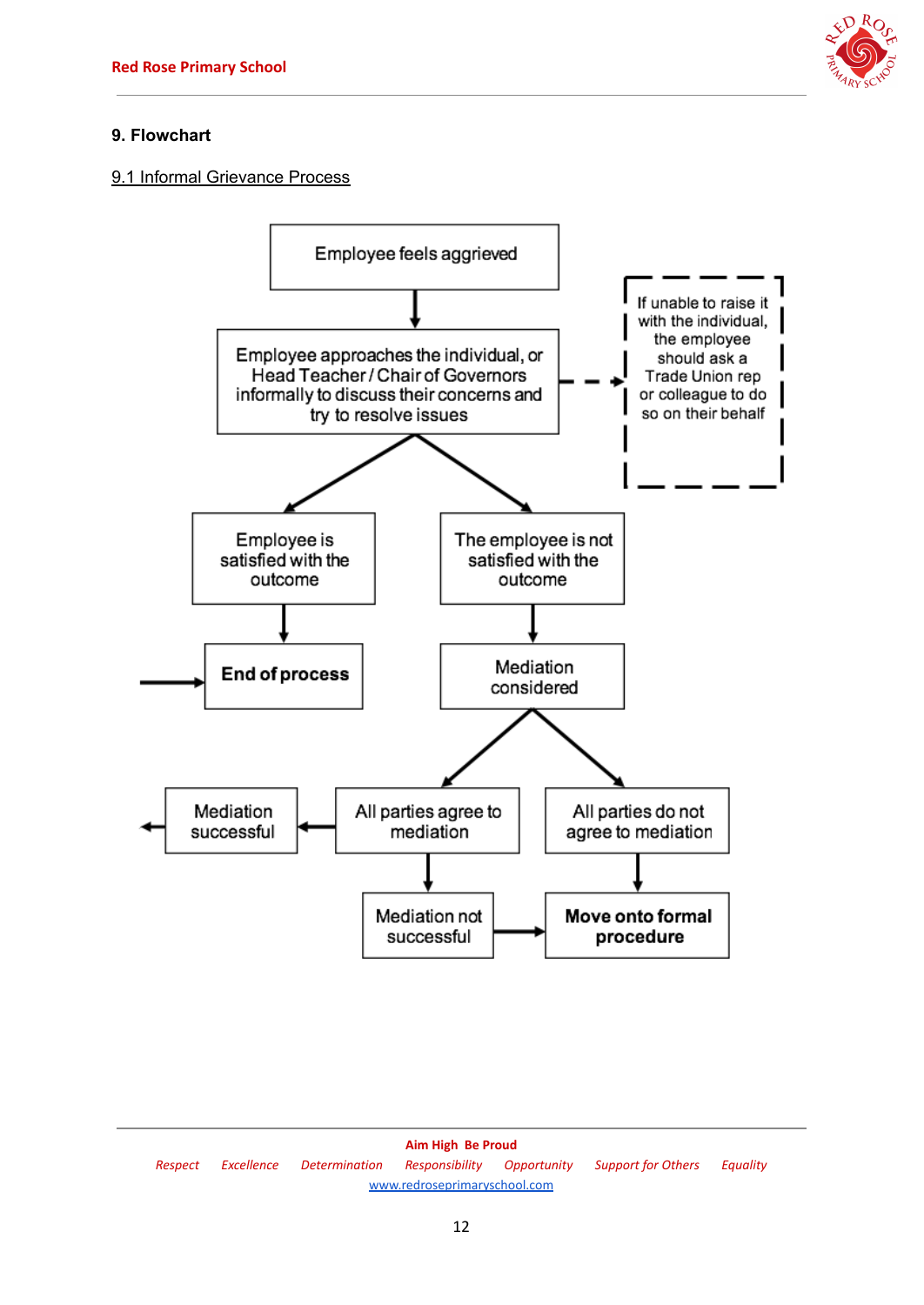

# 9.2 Formal Grievance Process



**Aim High Be Proud** *Respect Excellence Determination Responsibility Opportunity Support for Others Equality* [www.redroseprimaryschool.com](http://www.redroseprimaryschool.com)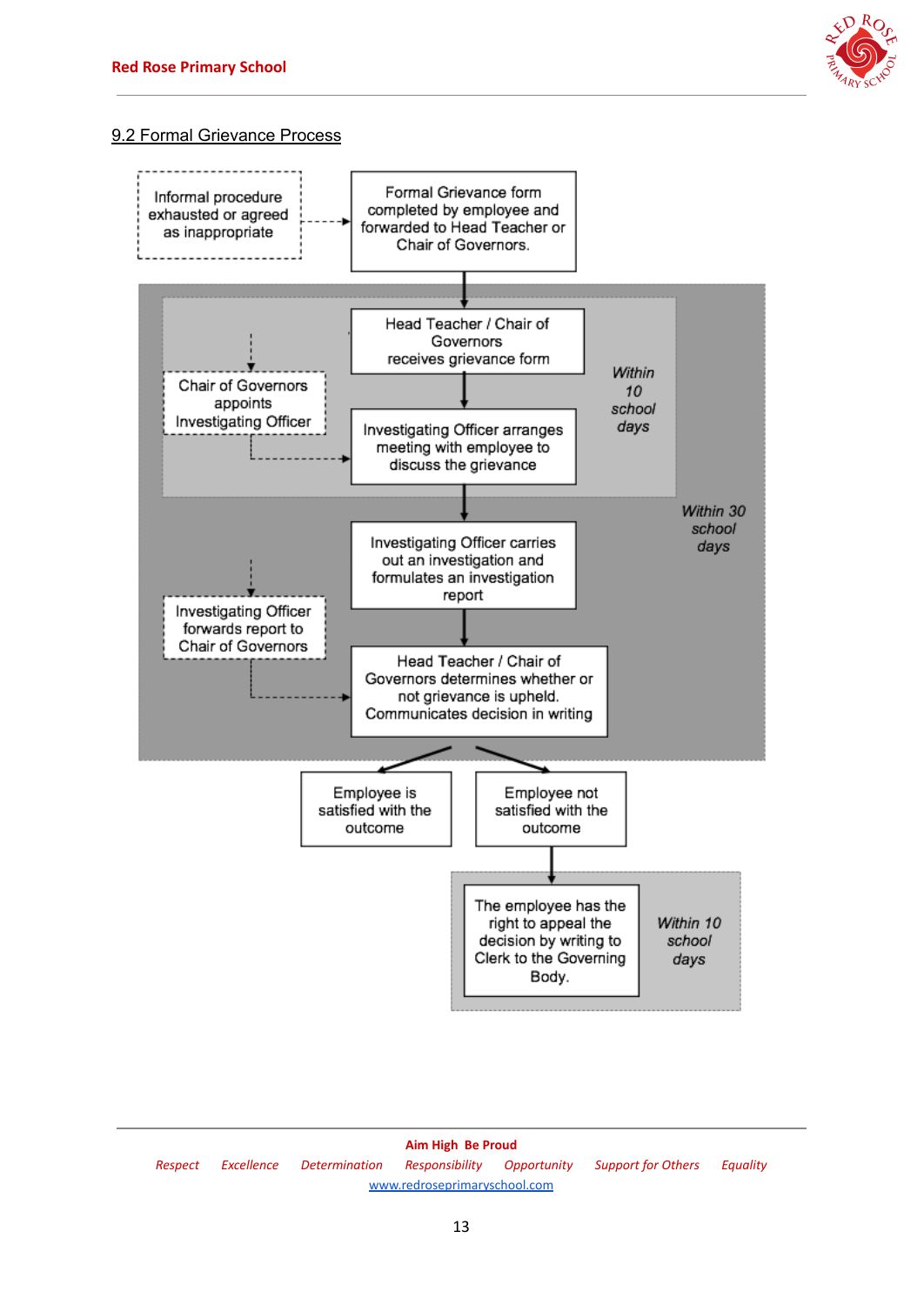

# **10. Supporting documents**

The following documents, which support this policy, can be downloaded from the extranet:

| A | Formal grievance form                       |
|---|---------------------------------------------|
| B | Meeting record form                         |
| С | Invitation to meeting form                  |
| D | Notification of grievance allegations       |
| E | Template grievance report                   |
| F | Outcome letter - employee raising grievance |
| G | Outcome letter - employee grievance against |
| н | Grievance appeal submission form            |

The following documents associated with this policy can be downloaded from the extranet:

Grievance Guidance For Head Teacher / Chair of Governors

School Confidential Reporting Code

School Disciplinary Policy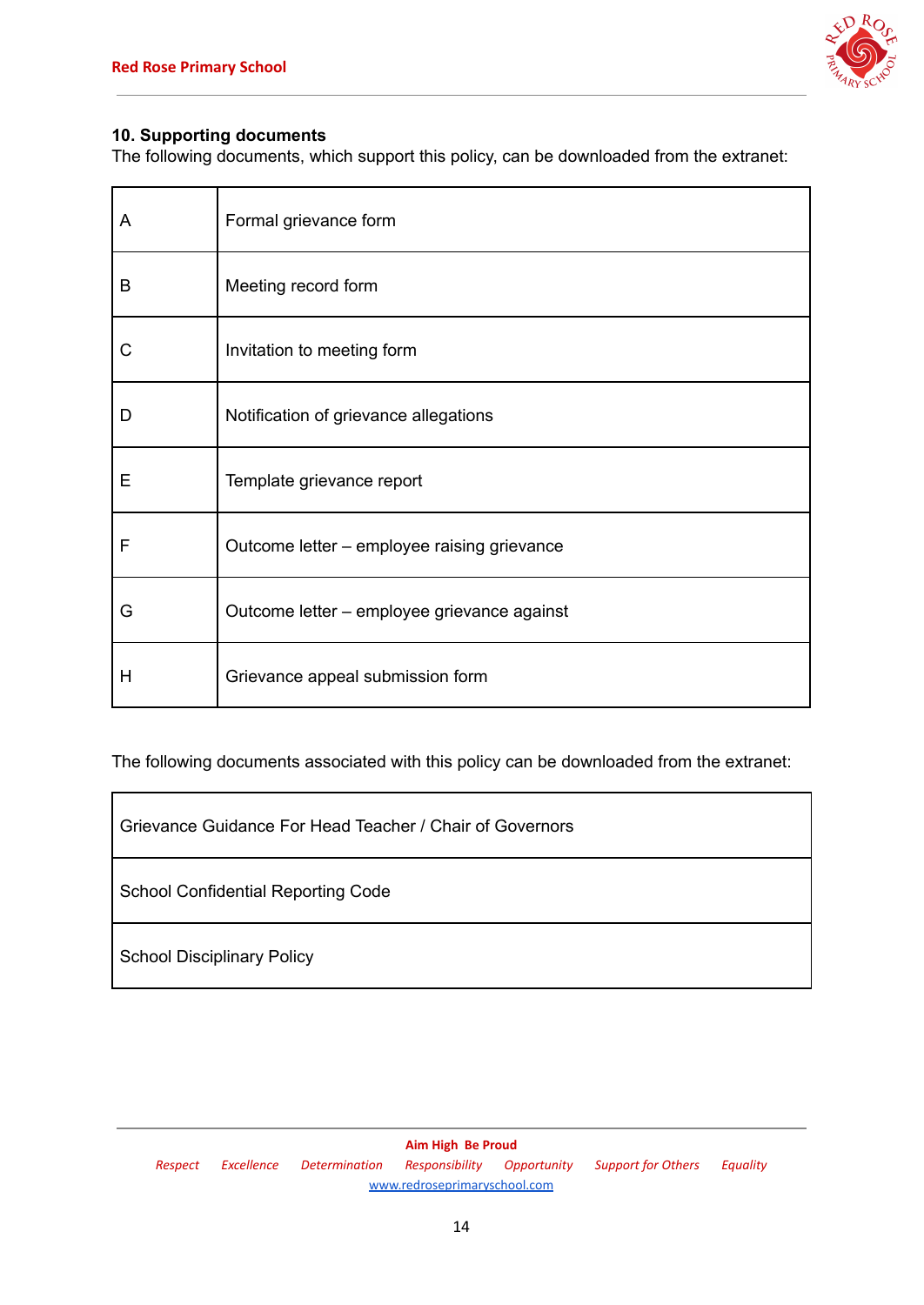

# **11. Further information**

#### 11.1 Confidentiality

Red Rose Primary School complies with all relevant statutory obligations. For more information, please contact the school directly.

The school Privacy Notice provides more specific information on data collected and how it is handled, a copy of which can be accessed from the school.

If you have any concerns about how your data is handled, please contact either the school Data Protection Officer (details available from the school office), or the Information Commissioner's Office.

#### 11.2 Dealing with abuses of the policy

Employees who attempt to abuse this policy may face disciplinary action. The school takes false or misleading accusations very seriously which may result in further action taken through the disciplinary procedure. This will not include ill-founded allegations that were made in good faith.

#### 11.3 Equality and diversity

The school is committed to promoting equality of opportunity, valuing diversity and ensuring discrimination, harassment or victimisation is not tolerated.

Our policy is to treat people fairly, with respect and dignity. We also comply with legal requirements in relation to age, disability, gender, pregnancy and maternity, marriage and civil partnership, gender reassignment, race, religion or belief and sexual orientation.

## 11.4 Contact details

## *11.4.1 School HR Operations and Data Team*

The School HR Operations and Data Team can be contacted on 03000 264 321 or via email [hrschools@durham.gov.uk](mailto:hrschools@durham.gov.uk).

#### *11.4.2 HR Advice and Support Team*

The HR Advice and Support Team can be contacted on 03000 266 688 or via email schoolshradviceandsupportteam@durham.gov.uk

## *11.4.3 School and Governor Support (SGSS)*

SGSS can be contacted on 03000 265 688 or via email SGSSAdministration@durham.gov.uk

## *11.4.4 Health and Safety Team*

The Health and Safety Team can be contacted on 03000 263 430 or via email: h&steam@durham.gov.uk

#### *11.4.5 Occupational Health Service (OHS)*